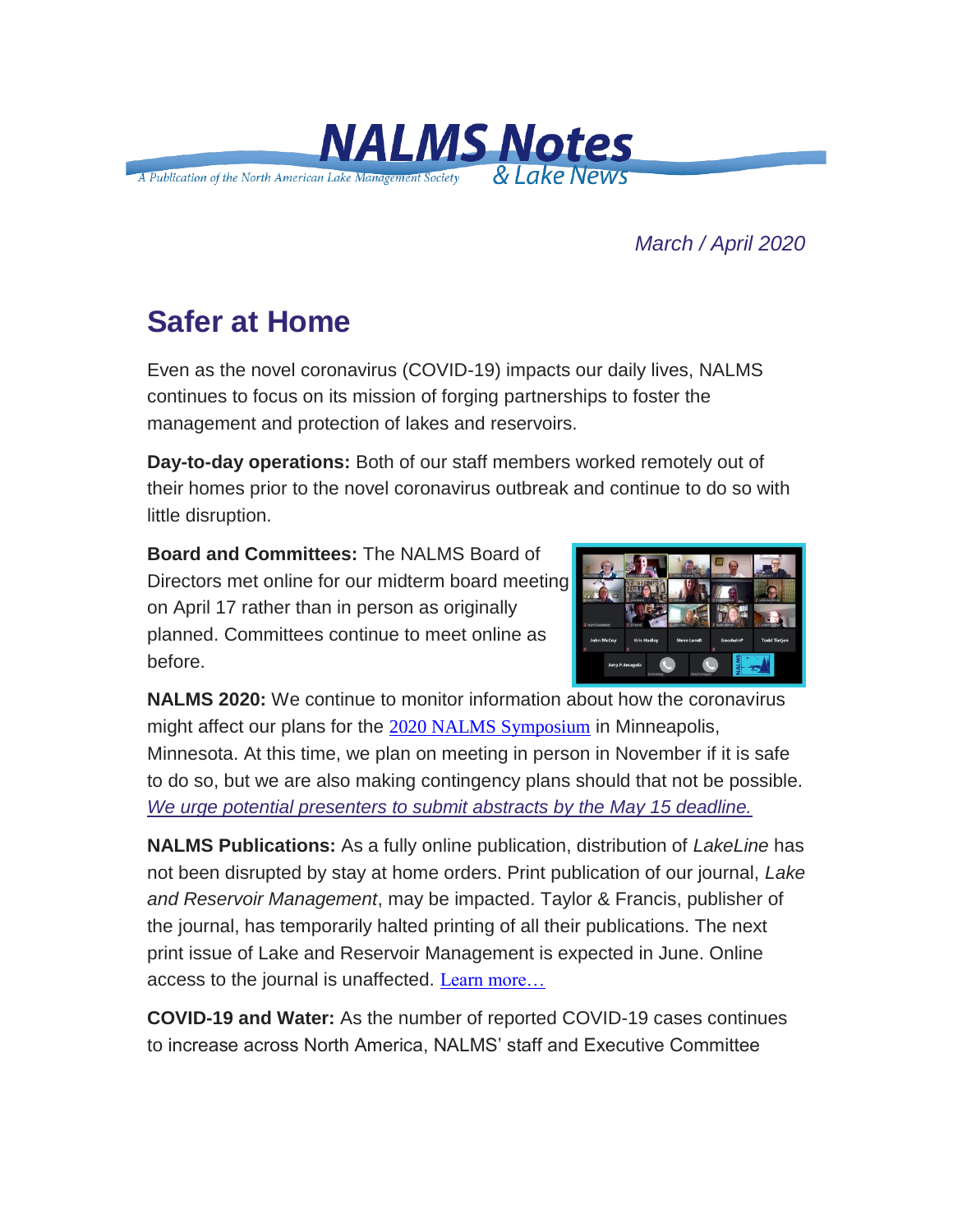have received questions about the fate of the novel coronavirus in waterways. [We are monitoring relevant research findings and collecting resources on our website.](https://urldefense.com/v3/__https:/nalms.us11.list-manage.com/track/click?u=dea191c828e06b171edfc6fe6&id=4e6a7ec386&e=d5d3c21044__;!!HXCxUKc!jfc9aUYRyV-80A6UWMOiCJsjvw414nrlRDjEMuB_YnDvQfNXHOQwYPqYacgUIzH1$) We will continue to update this site as we learn more.

**At Home Activities and Resources:** With students, families, and professionals stuck at home due to the COVID-19 pandemic, we've created  $a$ [website with a list of activities and resources](https://urldefense.com/v3/__https:/nalms.us11.list-manage.com/track/click?u=dea191c828e06b171edfc6fe6&id=df57163c49&e=d5d3c21044__;!!HXCxUKc!jfc9aUYRyV-80A6UWMOiCJsjvw414nrlRDjEMuB_YnDvQfNXHOQwYPqYafuAn-lX$) to help curb boredom, encourage creativity and learning, and have some fun! We're also doing our best to keep our online calendar up-to-date with the latest webinars and other virtual events. [Feel free to add your own virtual event here.](https://urldefense.com/v3/__https:/nalms.us11.list-manage.com/track/click?u=dea191c828e06b171edfc6fe6&id=00221add90&e=d5d3c21044__;!!HXCxUKc!jfc9aUYRyV-80A6UWMOiCJsjvw414nrlRDjEMuB_YnDvQfNXHOQwYPqYaVMWYMf0$)

### **President's Message**

*Perry Thomas, NALMS President*

As April draws to a close, he executive committee can share a couple of silver linings found within the pandemic cloud. Before we do, though, we want to extend our heartfelt appreciation to organizers of the 2020 Symposium in Minnesota.



*[Continue reading...](https://urldefense.com/v3/__https:/nalms.us11.list-manage.com/track/click?u=dea191c828e06b171edfc6fe6&id=077cb13c52&e=d5d3c21044__;!!HXCxUKc!jfc9aUYRyV-80A6UWMOiCJsjvw414nrlRDjEMuB_YnDvQfNXHOQwYPqYaePbOjDf$)*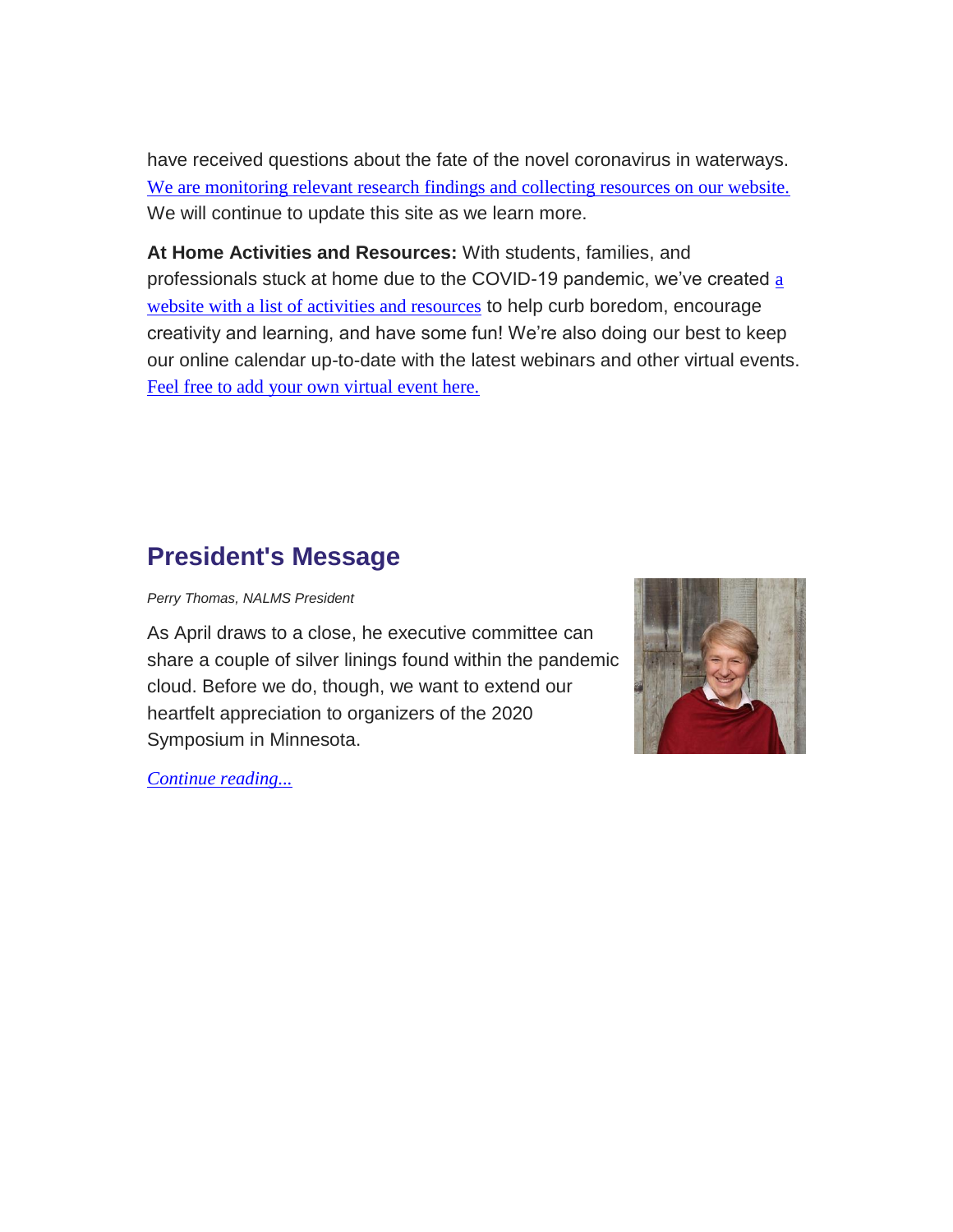

#### **Lake Photo of the Month**

*Morning at the Lake* by Ken Wagner

Ken's photo was an entry in the 2019 NALMS Photo Contest held at the Burlington Symposium. The 2020 contest will be held at the Minneapolis Symposium. Look for entry information soon.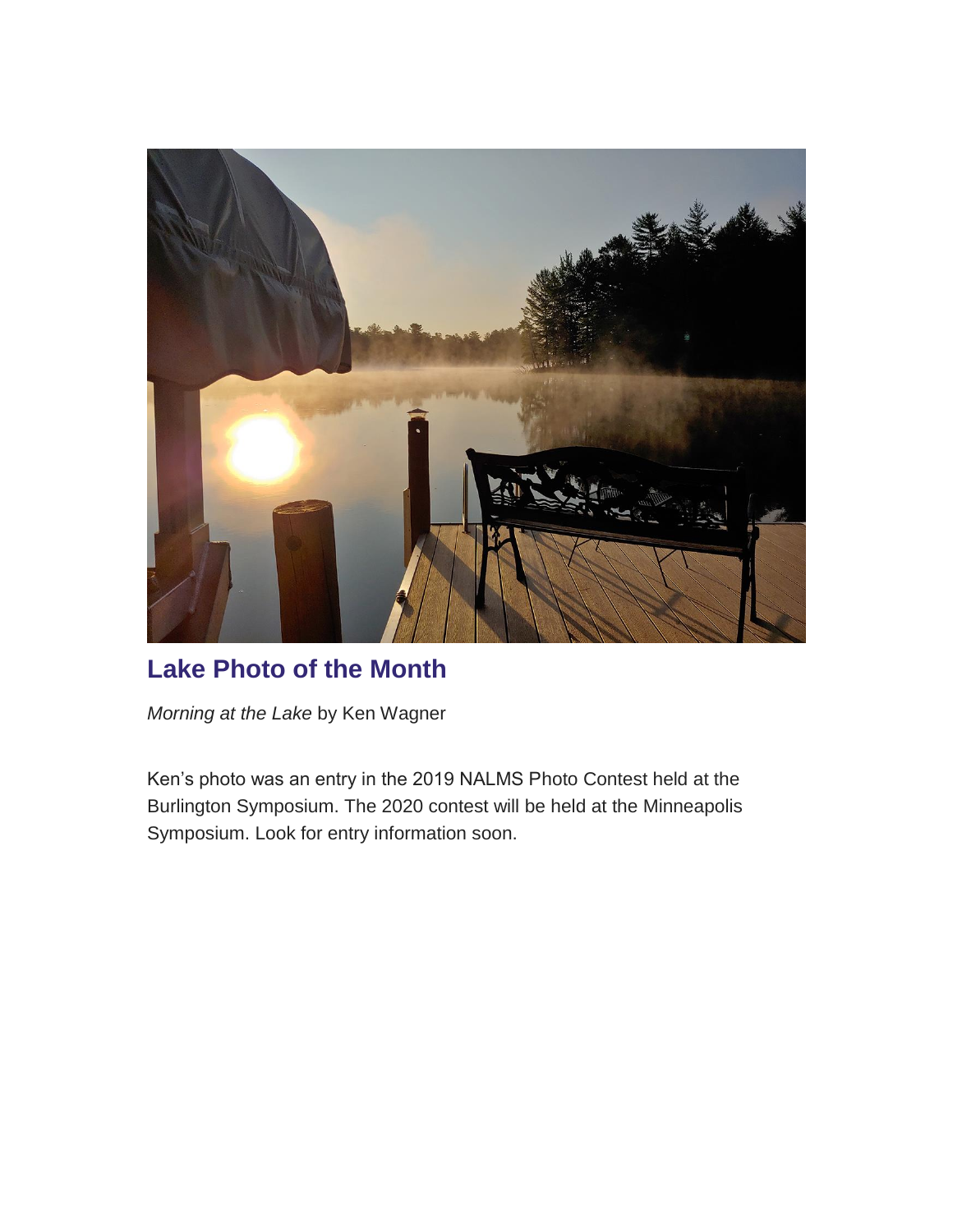Not a NALMS Member? It's Easy to Become One. Join Today!

# *LakeLine* Call for Articles<sup>Apublication of the Mertin ARE LINE</sup>



We're looking for articles to fill the summer and fall issues of *LakeLine*, based on the themes of Back to Basics and NALMS at 40. [Learn more...](https://urldefense.com/v3/__https:/nalms.us11.list-manage.com/track/click?u=dea191c828e06b171edfc6fe6&id=ebffff0715&e=d5d3c21044__;!!HXCxUKc!jfc9aUYRyV-80A6UWMOiCJsjvw414nrlRDjEMuB_YnDvQfNXHOQwYPqYaWBbpLaS$)



#### **Celebrate Earth Day the NALMS Way**

Earth Day was April 22, but you can continue to make meaningful contributions to the long-term health of this blue marble. Visit our website for some tips on how to start [promoting biodiversity through native plantings, whether in](https://urldefense.com/v3/__https:/nalms.us11.list-manage.com/track/click?u=dea191c828e06b171edfc6fe6&id=d2a8ebfbc6&e=d5d3c21044__;!!HXCxUKc!jfc9aUYRyV-80A6UWMOiCJsjvw414nrlRDjEMuB_YnDvQfNXHOQwYPqYafDD3wAt$)  [your backyard or along your shoreline.](https://urldefense.com/v3/__https:/nalms.us11.list-manage.com/track/click?u=dea191c828e06b171edfc6fe6&id=d2a8ebfbc6&e=d5d3c21044__;!!HXCxUKc!jfc9aUYRyV-80A6UWMOiCJsjvw414nrlRDjEMuB_YnDvQfNXHOQwYPqYafDD3wAt$)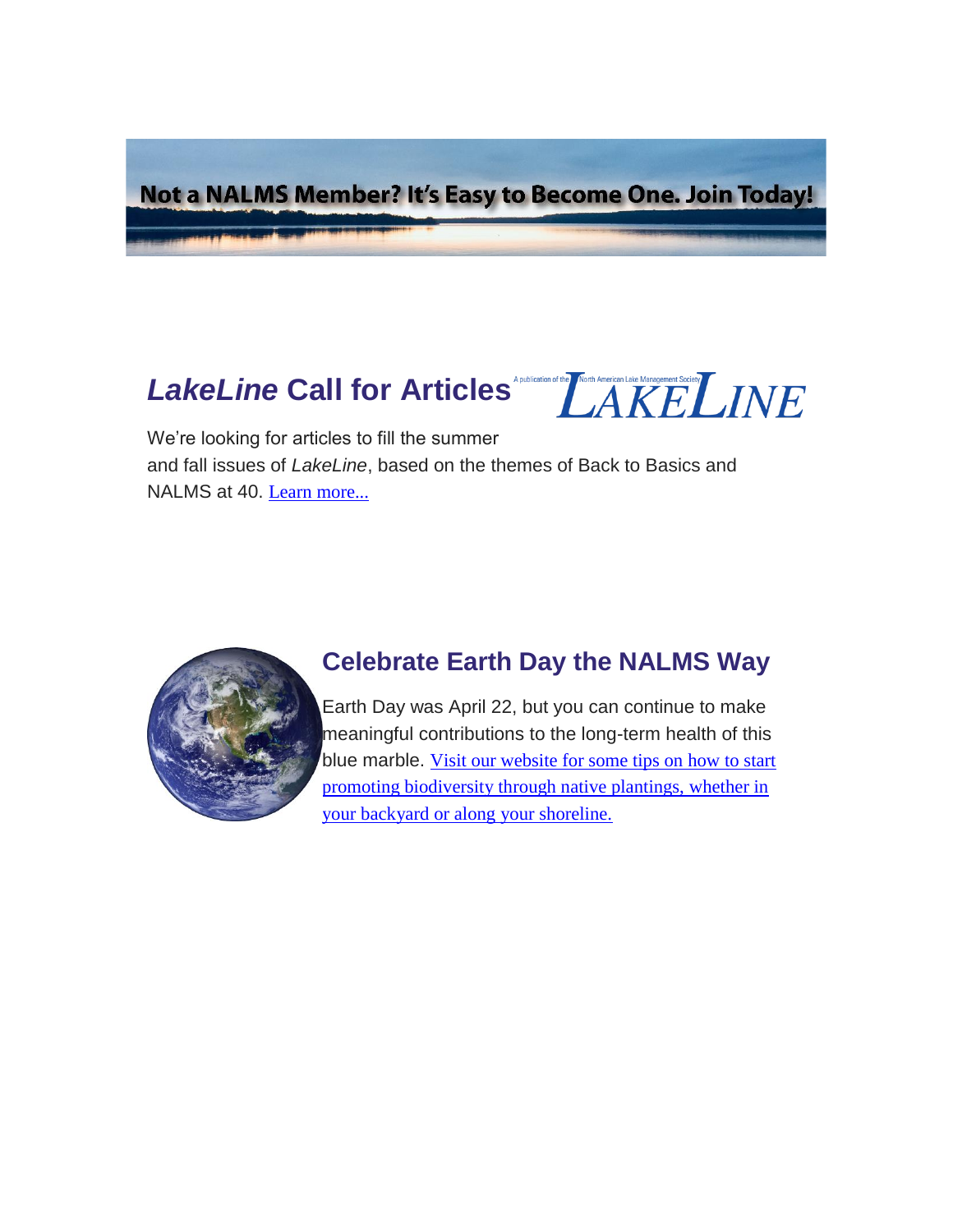## **Lakes Appreciation Month**

## **Student Poster Contest**

202 **NALMS is thrilled to announce it's bringing back a program favorite: the Lakes Appreciation Month student poster**  Appreciation **contest!** July has been Lakes Appreciation Month for the past 22 years; to celebrate, we are inviting elementary, middle, and high school students to submit posters reflecting on how important lakes are to all of us. Submitted artwork will be a big part of NALMS' celebrations through July across North America. [Show us your love for lakes by sending us your artwork!](https://urldefense.com/v3/__https:/nalms.us11.list-manage.com/track/click?u=dea191c828e06b171edfc6fe6&id=db6e6b181a&e=d5d3c21044__;!!HXCxUKc!jfc9aUYRyV-80A6UWMOiCJsjvw414nrlRDjEMuB_YnDvQfNXHOQwYPqYaZqvRdPN$) **Submissions are due May 15.**

Julv

## **Request a Lakes Appreciation Month Proclamation**

Now is the time to put in your request to state and provincial governments to proclaim July as Lakes Appreciation Month. [Visit the website to get started.](https://urldefense.com/v3/__https:/nalms.us11.list-manage.com/track/click?u=dea191c828e06b171edfc6fe6&id=efdd1c3ceb&e=d5d3c21044__;!!HXCxUKc!jfc9aUYRyV-80A6UWMOiCJsjvw414nrlRDjEMuB_YnDvQfNXHOQwYPqYaUB8w-RE$)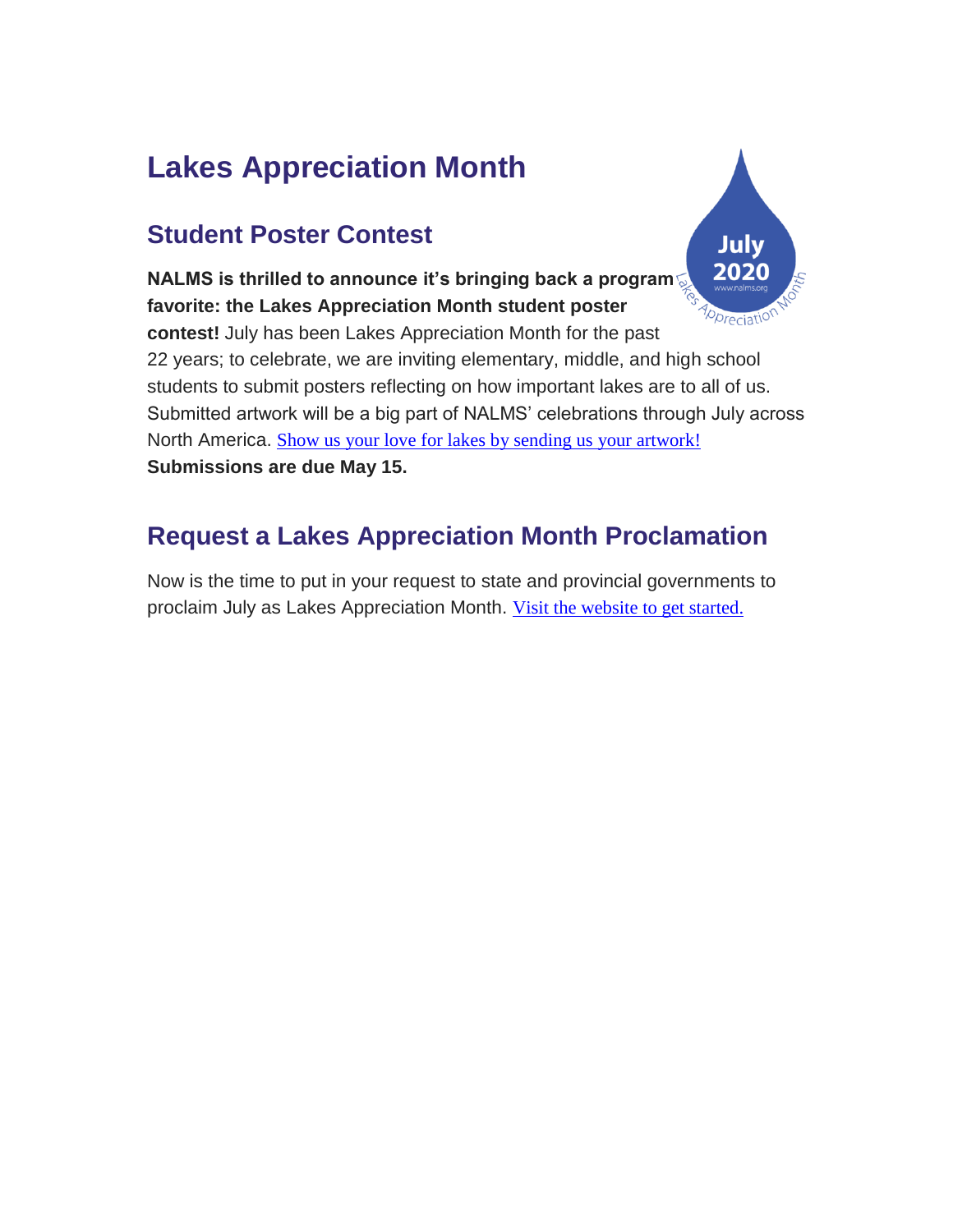



NALMS Conference Committee members are monitoring information about how the coronavirus might affect future gatherings and travel. Should plans for the 2020 NALMS Symposium change, we will provide updates on the [symposium](https://urldefense.com/v3/__https:/nalms.us11.list-manage.com/track/click?u=dea191c828e06b171edfc6fe6&id=6ca98bc3a7&e=d5d3c21044__;!!HXCxUKc!jfc9aUYRyV-80A6UWMOiCJsjvw414nrlRDjEMuB_YnDvQfNXHOQwYPqYaRbUb8wY$)  [website](https://urldefense.com/v3/__https:/nalms.us11.list-manage.com/track/click?u=dea191c828e06b171edfc6fe6&id=6ca98bc3a7&e=d5d3c21044__;!!HXCxUKc!jfc9aUYRyV-80A6UWMOiCJsjvw414nrlRDjEMuB_YnDvQfNXHOQwYPqYaRbUb8wY$). **Meanwhile, we urge potential presenters to submit abstracts by the May 15 deadline**, thereby allowing Planning Committee members to provide timely information regarding the technical content of the Symposium.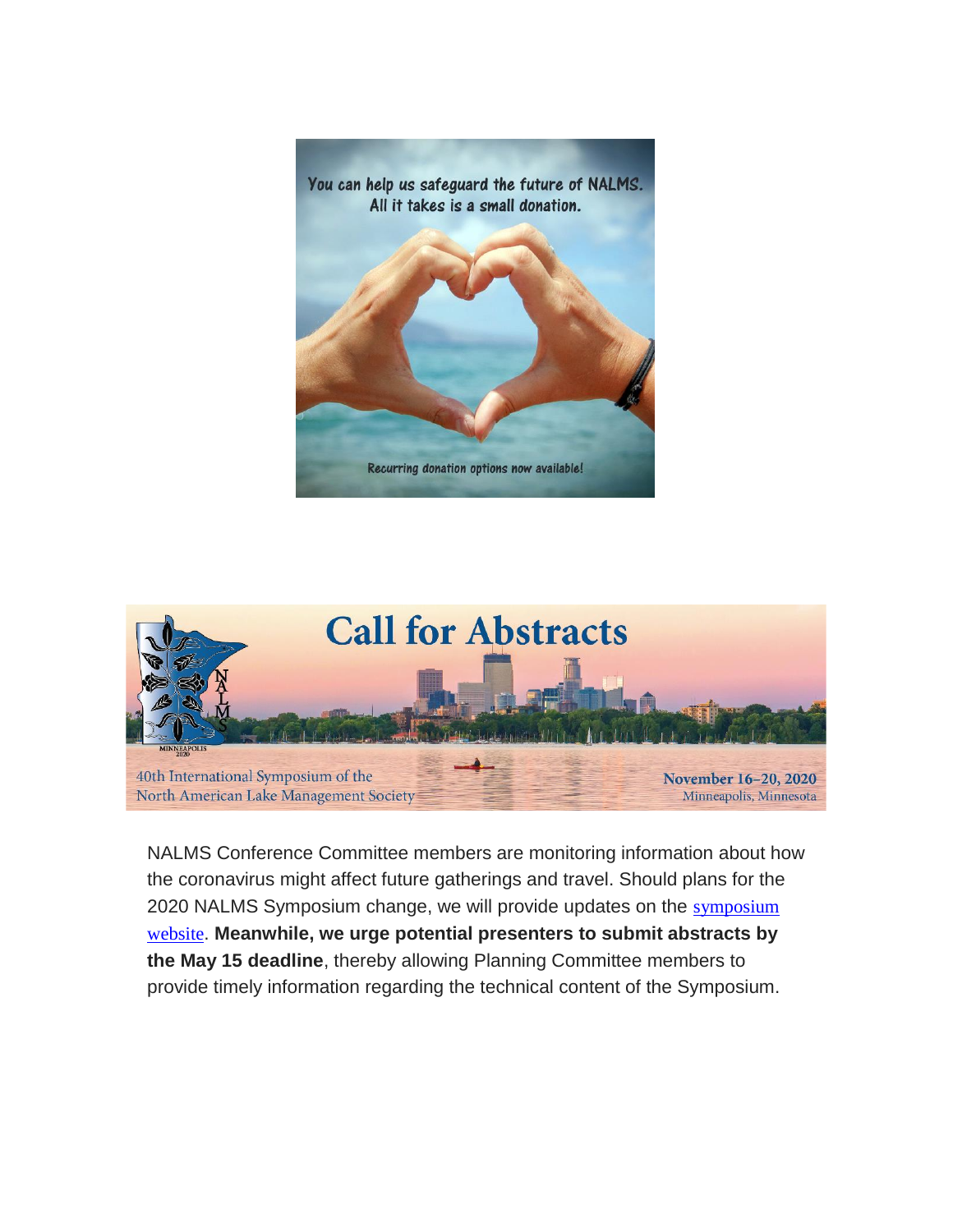**[Learn more about NALMS 2020 and submit your abstract.](https://urldefense.com/v3/__https:/nalms.us11.list-manage.com/track/click?u=dea191c828e06b171edfc6fe6&id=35f964b7e9&e=d5d3c21044__;!!HXCxUKc!jfc9aUYRyV-80A6UWMOiCJsjvw414nrlRDjEMuB_YnDvQfNXHOQwYPqYaXnwCmGP$)**

## **i<sup>4</sup> Conferences & Events**

**[Webinar: Harmful Algal Blooms \(HABs\) and Algal Toxins](https://urldefense.com/v3/__https:/nalms.us11.list-manage.com/track/click?u=dea191c828e06b171edfc6fe6&id=b63b87a3e1&e=d5d3c21044__;!!HXCxUKc!jfc9aUYRyV-80A6UWMOiCJsjvw414nrlRDjEMuB_YnDvQfNXHOQwYPqYaQsccFgx$)** April 28, 2020 @ 2:00 pm – 3:00 pm EDT // USEPA

**[Webinar: How to Create a Living Shoreline and Stop Erosion](https://urldefense.com/v3/__https:/nalms.us11.list-manage.com/track/click?u=dea191c828e06b171edfc6fe6&id=79ceb08b2a&e=d5d3c21044__;!!HXCxUKc!jfc9aUYRyV-80A6UWMOiCJsjvw414nrlRDjEMuB_YnDvQfNXHOQwYPqYaVZDlKSq$)** April 29, 2020 @ 2:00 pm – 3:00 pm EDT // SOLitude Lake Management

**[Webinar: Your Loon Questions Answered](https://urldefense.com/v3/__https:/nalms.us11.list-manage.com/track/click?u=dea191c828e06b171edfc6fe6&id=4559d75596&e=d5d3c21044__;!!HXCxUKc!jfc9aUYRyV-80A6UWMOiCJsjvw414nrlRDjEMuB_YnDvQfNXHOQwYPqYaeHj-W2o$)** April 29 @ 4:00 pm – 5:00 pm EDT // Maine Lakes Society

**[Webinar: A forest landscape approach to lake habitat protection](https://urldefense.com/v3/__https:/nalms.us11.list-manage.com/track/click?u=dea191c828e06b171edfc6fe6&id=fc069d2856&e=d5d3c21044__;!!HXCxUKc!jfc9aUYRyV-80A6UWMOiCJsjvw414nrlRDjEMuB_YnDvQfNXHOQwYPqYacjK7MV3$)** April 30, 2020 @ 2:00 pm – 3:00 pm EDT // Midwest Glacial Lakes Partnership

 **Cancelled: 37th NYSFOLA Annual Conference** May 1–2, 2020 // Lake George, New York

**[Webinar: Creative Ways to Broaden Your Lake Association Audience](https://urldefense.com/v3/__https:/nalms.us11.list-manage.com/track/click?u=dea191c828e06b171edfc6fe6&id=713fde181a&e=d5d3c21044__;!!HXCxUKc!jfc9aUYRyV-80A6UWMOiCJsjvw414nrlRDjEMuB_YnDvQfNXHOQwYPqYaUYjJqdf$)** May 6, 2020 @ 4:00 pm – 5:00 pm EDT // Maine Lakes Society

**[Webinar: Burnett County, Wisconsin Shoreline Incentives Program](https://urldefense.com/v3/__https:/nalms.us11.list-manage.com/track/click?u=dea191c828e06b171edfc6fe6&id=27737db8db&e=d5d3c21044__;!!HXCxUKc!jfc9aUYRyV-80A6UWMOiCJsjvw414nrlRDjEMuB_YnDvQfNXHOQwYPqYaWeUcd3G$)** May 7, 2020 @ 2:00 pm – 3:00 pm EDT // Midwest Glacial Lakes Partnership

**[Webinar: Are You Giving Your pH Data the Attention It Deserves?](https://urldefense.com/v3/__https:/nalms.us11.list-manage.com/track/click?u=dea191c828e06b171edfc6fe6&id=2401bef684&e=d5d3c21044__;!!HXCxUKc!jfc9aUYRyV-80A6UWMOiCJsjvw414nrlRDjEMuB_YnDvQfNXHOQwYPqYaU5_w8kB$)** May 8, 2020 @ 1:00 pm – 2:00 pm EDT // In-Situ

**[Webinar: Potential Biological Control Agents Matched for Invasive](https://urldefense.com/v3/__https:/nalms.us11.list-manage.com/track/click?u=dea191c828e06b171edfc6fe6&id=aa8dc09da1&e=d5d3c21044__;!!HXCxUKc!jfc9aUYRyV-80A6UWMOiCJsjvw414nrlRDjEMuB_YnDvQfNXHOQwYPqYaXnZfWsl$)**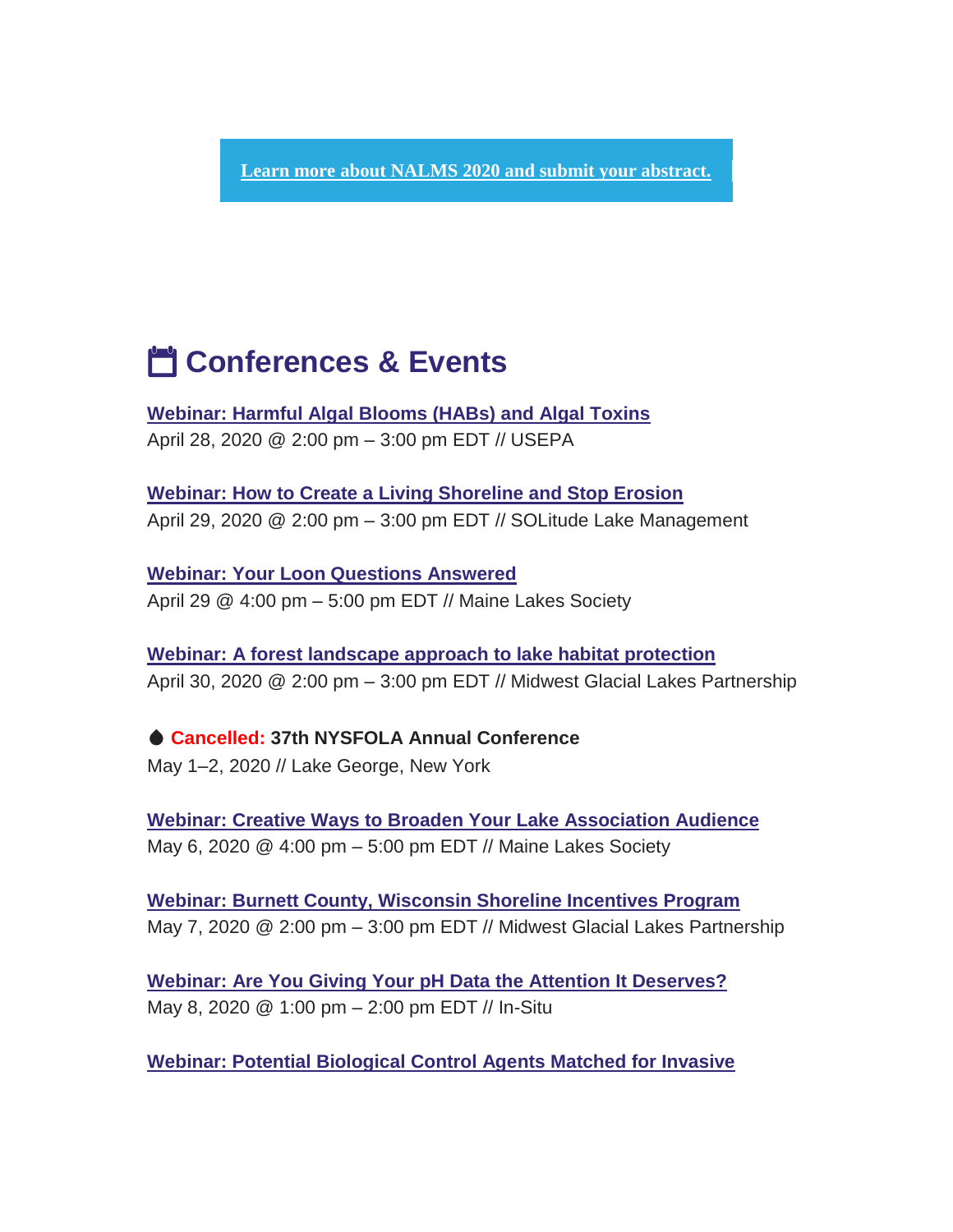#### **[Hydrilla Biotypes in the US](https://urldefense.com/v3/__https:/nalms.us11.list-manage.com/track/click?u=dea191c828e06b171edfc6fe6&id=aa8dc09da1&e=d5d3c21044__;!!HXCxUKc!jfc9aUYRyV-80A6UWMOiCJsjvw414nrlRDjEMuB_YnDvQfNXHOQwYPqYaXnZfWsl$)**

May 12, 2020 @ 3:00 pm – 5:00 pm EDT // Great Lakes Hydrilla Collaborative

**[Webinar: Loon Mortality and Human Attitudes](https://urldefense.com/v3/__https:/nalms.us11.list-manage.com/track/click?u=dea191c828e06b171edfc6fe6&id=5259c6853a&e=d5d3c21044__;!!HXCxUKc!jfc9aUYRyV-80A6UWMOiCJsjvw414nrlRDjEMuB_YnDvQfNXHOQwYPqYaWFVG3dJ$)** May 13, 2020 @ 4:00 pm – 6:00 pm EDT // Maine Lakes Society

**[Webinar: Optical Brighteners, Septic Systems, and Lakes](https://urldefense.com/v3/__https:/nalms.us11.list-manage.com/track/click?u=dea191c828e06b171edfc6fe6&id=d527a39527&e=d5d3c21044__;!!HXCxUKc!jfc9aUYRyV-80A6UWMOiCJsjvw414nrlRDjEMuB_YnDvQfNXHOQwYPqYaWgdGcM1$)** May 20, 2020 @ 4:00 pm – 5:00 pm EDT // Maine Lakes Society

**[Webinar: Native Plants for LakeSmart Landscaping](https://urldefense.com/v3/__https:/nalms.us11.list-manage.com/track/click?u=dea191c828e06b171edfc6fe6&id=5ca85fbc57&e=d5d3c21044__;!!HXCxUKc!jfc9aUYRyV-80A6UWMOiCJsjvw414nrlRDjEMuB_YnDvQfNXHOQwYPqYaUkrFlzr$)** May 27, 2020 @ 4:00 pm – 5:00 pm EDT // Maine Lakes Society

**Cancelled: New Hampshire Lakes 2020 Lakes Congress** May 28–29, 2020 // Meredith, New Hampshire

**[Webinar: Citizens on the Front Line of Lake Monitoring and Protection](https://urldefense.com/v3/__https:/nalms.us11.list-manage.com/track/click?u=dea191c828e06b171edfc6fe6&id=e507747174&e=d5d3c21044__;!!HXCxUKc!jfc9aUYRyV-80A6UWMOiCJsjvw414nrlRDjEMuB_YnDvQfNXHOQwYPqYaULexIC6$)** June 3, 2020 @ 4:00 pm – 5:00 pm EDT // Maine Lakes Society

#### **Cancelled: ASLO-SFS 2020 Joint Summer Meeting**

June 7–12, 2020 // Madison, Wisconsin

 $\bullet$  = NALMS Affiliate Organization

Let us know what your NALMS Affiliate Organization is up to and we'll share it in an upcoming issue of *NALMS Notes*.

 $\equiv$  [Email the details to us.](mailto:NALMSNotes@nalms.org)

[Don't forget to add your event to our online calendar of events.](https://urldefense.com/v3/__https:/nalms.us11.list-manage.com/track/click?u=dea191c828e06b171edfc6fe6&id=a1ac43a4b3&e=d5d3c21044__;!!HXCxUKc!jfc9aUYRyV-80A6UWMOiCJsjvw414nrlRDjEMuB_YnDvQfNXHOQwYPqYaYR2uw5q$)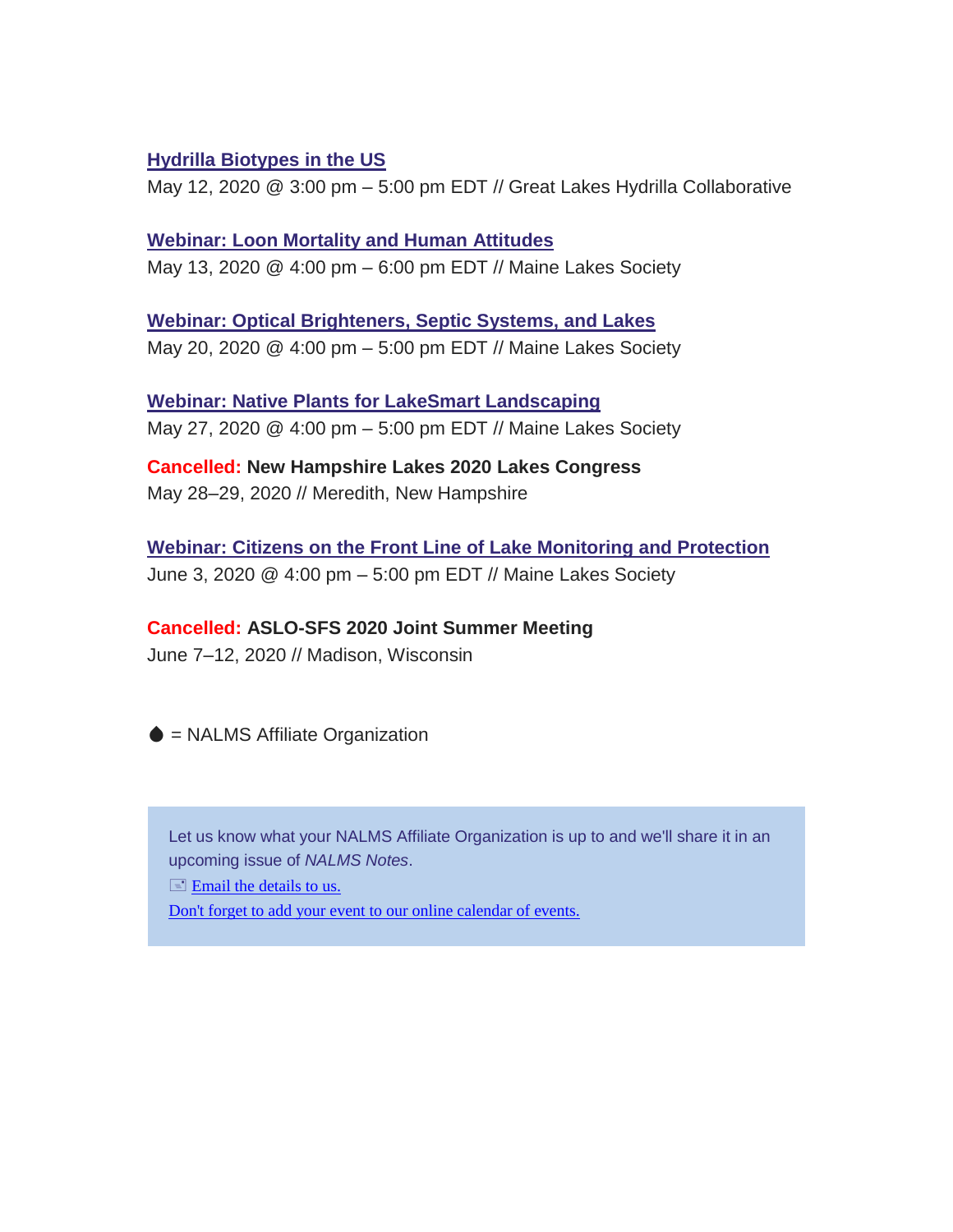## **Latest Articles from** *Lake and Reservoir Management*

*NALMS Student, Professional, Life and organizational memberships include full online access to Lake and Reservoir Management articles.*

**[Paleolimnological assessment of long-term changes in a boreal](https://urldefense.com/v3/__https:/nalms.us11.list-manage.com/track/click?u=dea191c828e06b171edfc6fe6&id=c415e6ffa9&e=d5d3c21044__;!!HXCxUKc!jfc9aUYRyV-80A6UWMOiCJsjvw414nrlRDjEMuB_YnDvQfNXHOQwYPqYaVz4899j$)  [recreational lake of the Fermont mining region \(subarctic Quebec,](https://urldefense.com/v3/__https:/nalms.us11.list-manage.com/track/click?u=dea191c828e06b171edfc6fe6&id=c415e6ffa9&e=d5d3c21044__;!!HXCxUKc!jfc9aUYRyV-80A6UWMOiCJsjvw414nrlRDjEMuB_YnDvQfNXHOQwYPqYaVz4899j$)  [Canada\)](https://urldefense.com/v3/__https:/nalms.us11.list-manage.com/track/click?u=dea191c828e06b171edfc6fe6&id=c415e6ffa9&e=d5d3c21044__;!!HXCxUKc!jfc9aUYRyV-80A6UWMOiCJsjvw414nrlRDjEMuB_YnDvQfNXHOQwYPqYaVz4899j$)**

Olivier Jacques, Reinhard Pienitz & Ghassen Ibrahim // Published online: 14 Apr 2020

**[A hydrogeomorphic and condition classification for Maine, USA, lakes](https://urldefense.com/v3/__https:/nalms.us11.list-manage.com/track/click?u=dea191c828e06b171edfc6fe6&id=2e0696cafe&e=d5d3c21044__;!!HXCxUKc!jfc9aUYRyV-80A6UWMOiCJsjvw414nrlRDjEMuB_YnDvQfNXHOQwYPqYaZGhN32H$)** Jeremy Deeds, Aria Amirbahman, Stephen A. Norton & Linda C. Bacon // Published online: 02 Mar 2020

**[Influence of climate change and human activity on total nitrogen and total](https://urldefense.com/v3/__https:/nalms.us11.list-manage.com/track/click?u=dea191c828e06b171edfc6fe6&id=b87d42366d&e=d5d3c21044__;!!HXCxUKc!jfc9aUYRyV-80A6UWMOiCJsjvw414nrlRDjEMuB_YnDvQfNXHOQwYPqYaXhQBKyq$)  [phosphorus: a case study of Lake Taihu, China](https://urldefense.com/v3/__https:/nalms.us11.list-manage.com/track/click?u=dea191c828e06b171edfc6fe6&id=b87d42366d&e=d5d3c21044__;!!HXCxUKc!jfc9aUYRyV-80A6UWMOiCJsjvw414nrlRDjEMuB_YnDvQfNXHOQwYPqYaXhQBKyq$)**

Xiaojuan Xu, Huiyu Liu, Fusheng Jiao, Yujia Ren, Haibo Gong, Zhenshan Lin & Changchun Huang // Published online: 24 Feb 2020

**[Water-based recreation management: a normative approach to reviewing](https://urldefense.com/v3/__https:/nalms.us11.list-manage.com/track/click?u=dea191c828e06b171edfc6fe6&id=bcea542686&e=d5d3c21044__;!!HXCxUKc!jfc9aUYRyV-80A6UWMOiCJsjvw414nrlRDjEMuB_YnDvQfNXHOQwYPqYaZH0cT1f$)  [boating thresholds](https://urldefense.com/v3/__https:/nalms.us11.list-manage.com/track/click?u=dea191c828e06b171edfc6fe6&id=bcea542686&e=d5d3c21044__;!!HXCxUKc!jfc9aUYRyV-80A6UWMOiCJsjvw414nrlRDjEMuB_YnDvQfNXHOQwYPqYaZH0cT1f$)**

Geoffrey Koome Riungu, Jeffrey C. Hallo, Kenneth F. Backman, Matthew Brownlee, J. Adam Beeco & Lincoln R. Larson // Published online: 18 Feb 2020